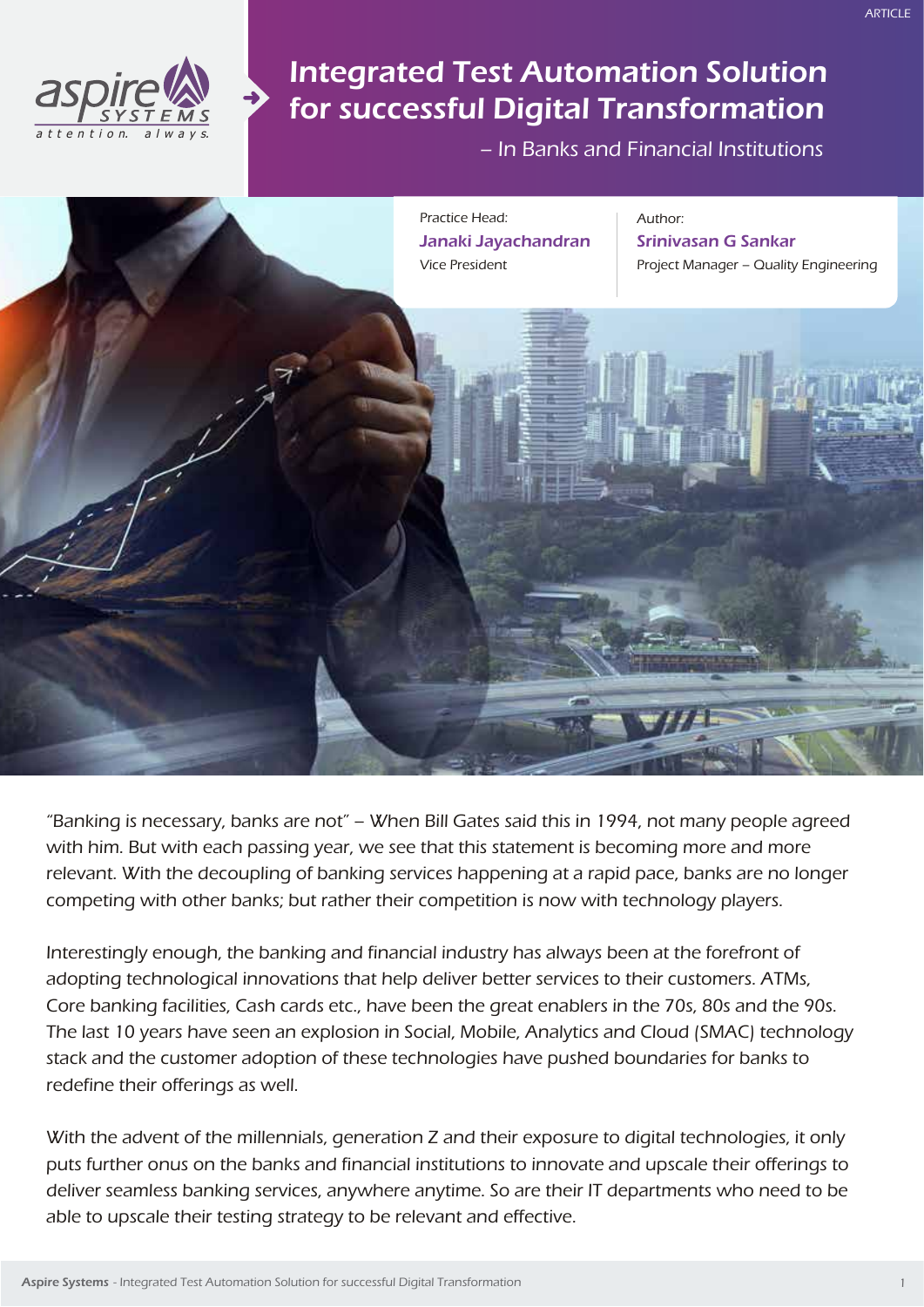# Integrated Test Automation Solution for successful Digital Transformation

Digital transformation projects for banks and financial institutions have quite a few critical success factors. And it also involves a higher risk of failure if not implemented with a well-tested system.

Ranging from complex integrations, usability, to business performance & reliability, digital transformation projects do throw up quite a few challenges for testing.

Some of the challenges include

#### Complex Integrations:

Quite often we see architecture rewrite as being a major part of digital transformation projects where microservices architectures rule the roost and a lot of services are becoming loosely coupled (think open banking APIs) to be able to feed third parties to offer better services to end customers. Also these projects often involve integrating with existing core banking systems, payment systems, decisioning systems for loans, and a host of other systems. This only adds to the nightmare of providing a seamless experience for end users. Testing such integrations at the product level as well as at the service level becomes absolutely imperative in transformation projects.



#### Usability:

A defect free experience where the user is able to perform expected actions with no hand-holding and with ease is just a baseline for any application that is exposed to the end user. But targeting just the baseline is not a good strategy to compete in the cut-throat competitive market. The general public has now been accustomed to using beautifully created websites in UI frameworks such as Bootstrap and anything less than this will be

considered regressive. Especially the internet banking portals need to provide an intuitive navigation experience. And the user of today accesses the applications from a host of devices including the personal computer or a cellphone and the experience has to be consistent and seamless across these devices. Any application that combines quality with usability can most definitely throw its hat in the ring.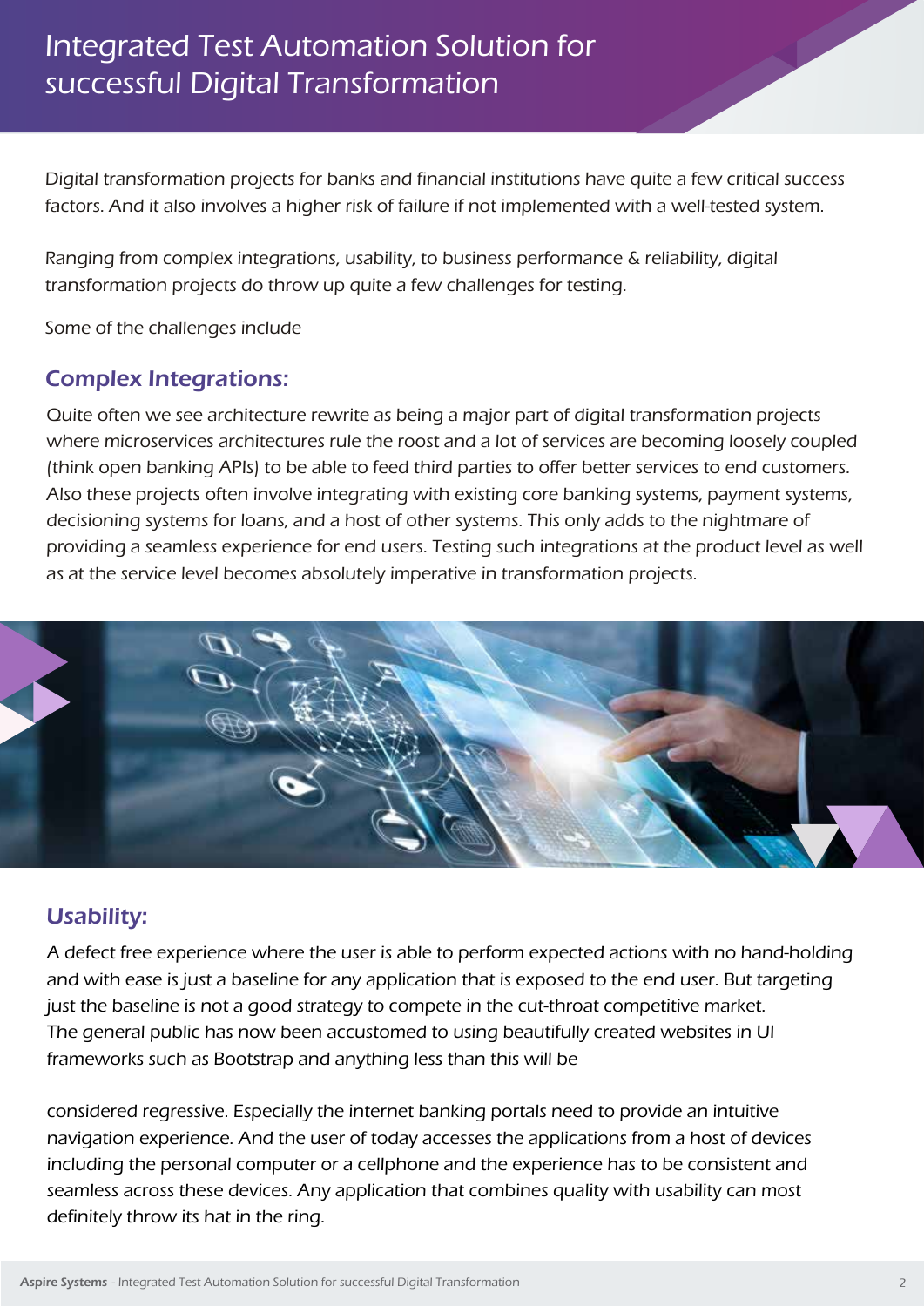## Availability:

Have you sat back and thought about the list of banking services that are now available outside the working hours of the banks? Account opening, cash withdrawal, check deposits, fund transfers, payments, statements, and a host of service requests are now available for customers anywhere anytime. While keeping the applications up and running 24/7 is something that everyone can do, the challenge in keeping them up during expected and unexpected traffic surges is something be tackled if the banks want to be in the fray.

#### Security:

The mantra ought to be "build it secure". Quite often in transformation projects we do see that security testing is reserved towards the end of the project. If you're on an agile model, iterating and pushing to deliver new features every few weeks, this doesn't help. Security has to be built in and validated for all sprints and releases. One security lapse and the banks can lose their customers forever. Focus on security is absolutely non-negotiable.



#### Time to market:

Time to market can be a game changer in every industry there is and banks are no exception. The push to launch the minimum viable product and then iterate and build on top of it is how the startups roll out their product features and to stay relevant, banks are required to do that as well. With new trends in technology happening at break-neck speeds, integrating them into the service offering mix to provide superior customer experience becomes unavoidable. And to be able to do this, the time to test has to be within reasonable limits while ensuring good test coverage to ensure quality.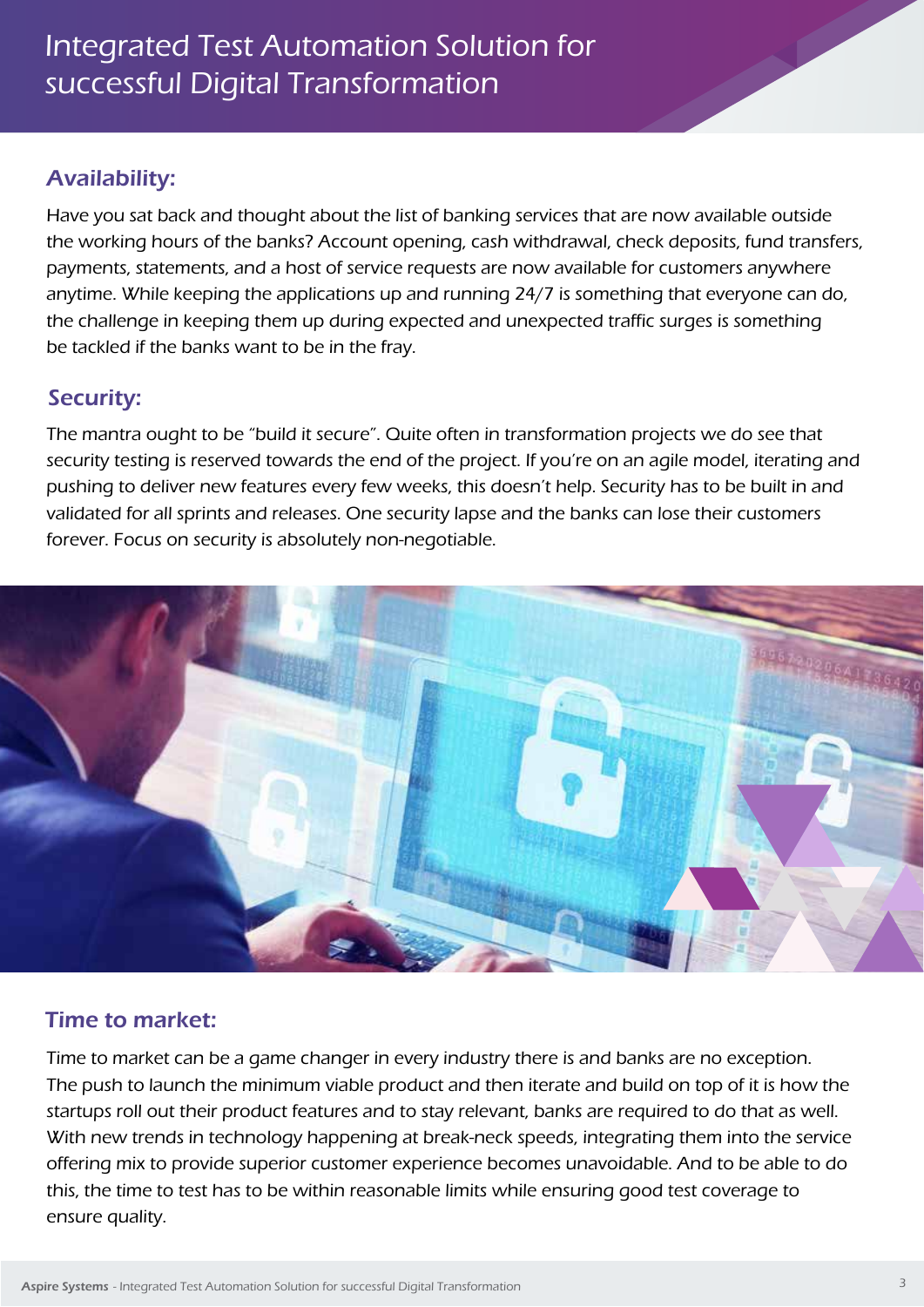# Integrated Test Automation Solution for successful Digital Transformation

It is quite apparent that there is a lot to be focussed upon in the present scheme of things from a quality perspective. However time is a luxury and the objective is to maximize testing within whatever little time the testing team has before the product/feature is rolled out. It is quite obvious that automation is a necessity here. However, traditional test automation has been focussing only on the functional and regression testing and this is going to be effective only to a certain extent and certainly not going to help in digital transformation projects.

It is therefore crucial for banks today to invest in the right test automation strategy. The strategy should be wholesome, technologically relevant, scalable, adaptable, and easy to maintain all at once, while keeping costs low and ensuring high quality of testing.

While addressing the automation challenges at application level, it is imperative that the framework should raise the bar to enable process automation as well. Towards this end, the goal of the test automation framework should be to support non-functional testing and continuous integration/ process on top offering cross platform and scripting language independence. With mobile testing gaining importance and offering more complexities, it is essential that the frameworks being developed are scalable to address innate challenges of mobile testing such as device fragmentation, multi O/S testing etc., as well



#### AFTA for Banks - Aspire Framework for Test Automation

The selenium test automation framework solution that we have built at Aspire was designed with the aim of addressing the challenges and objectives discussed above. This framework not just stops at functional / regression test automation, it also extends beyond to leverage the same

scripts for API/Webservices, security & performance testing as well. On top of this, the framework combines the power of reusable functions specific to banking features such as KYC, Customer Onboarding, Account Opening, Loans, Deposits, Payments, Transfers, Robo Advisory, Service Requests etc.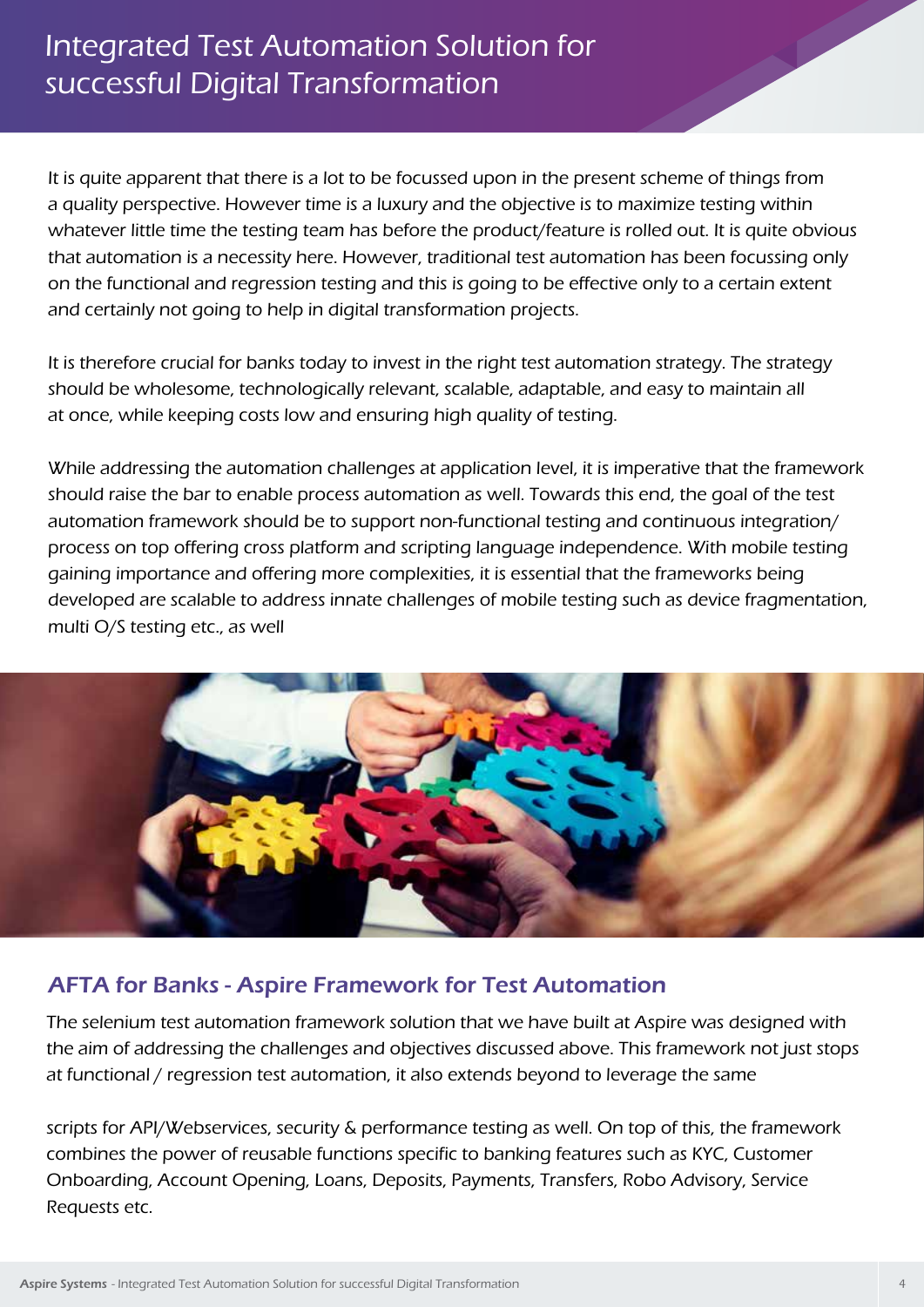#### Framework Architecture

The framework exploits Selenium Web Driver, Appium & Grid to its fullest on various parameters – Design patterns, parallel / distributed / cloud / cross browser / device execution, custom report, CI, API, web security & performance.

It is based on highly maintainable & scalable design patterns using Page Object Model, Page Factory & Loadable components. This greatly reduces the boilerplate code in tests.

Parallel / Distributed execution is taken to the next level by exploiting TestNG and Selenium Grid. This significantly brings down the turnaround time of script execution & infrastructure cost to 1/5th or 1/10th of sequential executions. It also encompasses necessary components to run the same scripts in cloud browser & mobile infrastructures platforms like sauce labs, cross browser testing, etc

# Non Functional Tests using AFTA

## OWASP ZAP Integration with Selenium

AFTA has a seamless integration with OWASP ZAP tool for uncovering vulnerabilities in web applications. Spider Scan and Active Scan are effectively used here to perform vulnerability assessment along with functional automation scripts that helps to unearth many of the Top 10 Security vulnerabilities without any significant additional effort. This is especially useful for 'on the web' applications such as Internet Banking portals, Robo Advisory platforms etc.

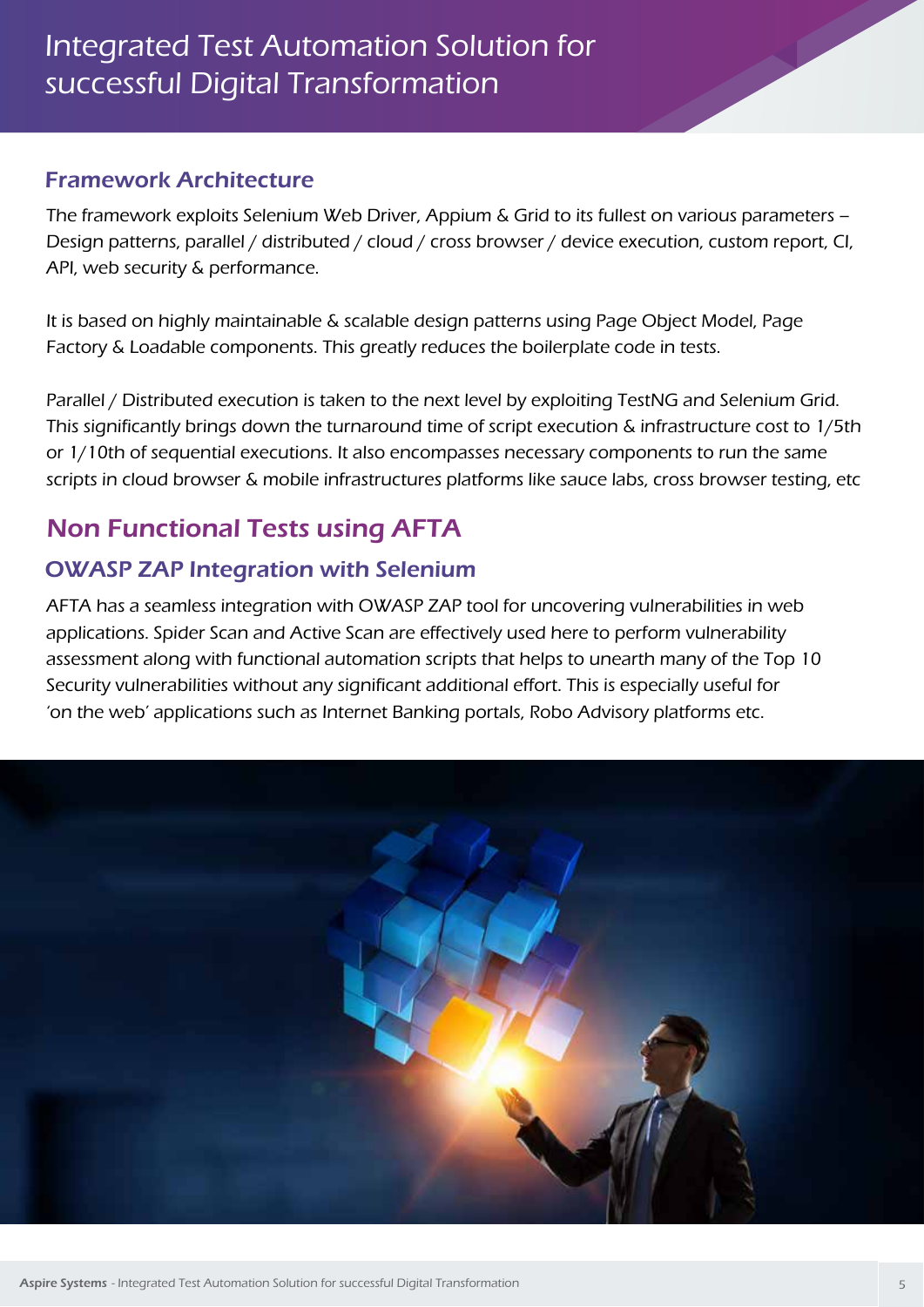## SOAP Scripts Integrated with Selenium Scripts

With easy integration with SoapUI, one can perform functional, regression and load testing. SoapUI works on xml where the request is sent through xml and a server response is obtained. With Selenium integration of SoapUI, it is very easy to create different test suites and test cases with different data and use them to perform web services testing. Additionally, since SoapUI interacts with server without the need for an UI, AFTA can use SoapUI for faster test data generation.

## JMeter for Performance Testing:

The test scripts within AFTA can be converted into executable jar and can run the same test from JMeter with required parameters / data and AFTA provides with a custom sampler to select & run the same test from JMeter

With this enablement, simulating multiple requests and validating the application load is made easier. Also, Java based implementation and execution provides flexibility for any further integration with other tools (like Dynatrace)

## Continuous Integration

Integration of test automation into Continuous Integration tools has proven to be the silver bullet solution for ensuring quality in frequent code deploys in digital transformation projects.

The AFTA for Banks framework offers seamless integration with CI tools like Jenkins, Bamboo, MS Build and the selected automation scripts are triggered as and when a new build is committed to the version control tool.

With continuous integration, much more effective usage of the test automation framework is achieved and the return on investment is achieved faster as well. Other benefits include:

- Early defect detection by shifting left the testing cycle
- Improved application stability
- Enhanced test coverage
- Reduced test cycles resulting in cost savings
- Improved resource utilization and productivity
- Less piling up of defects
- Drive testing on par with the pace of development and delivery

ARTICLE